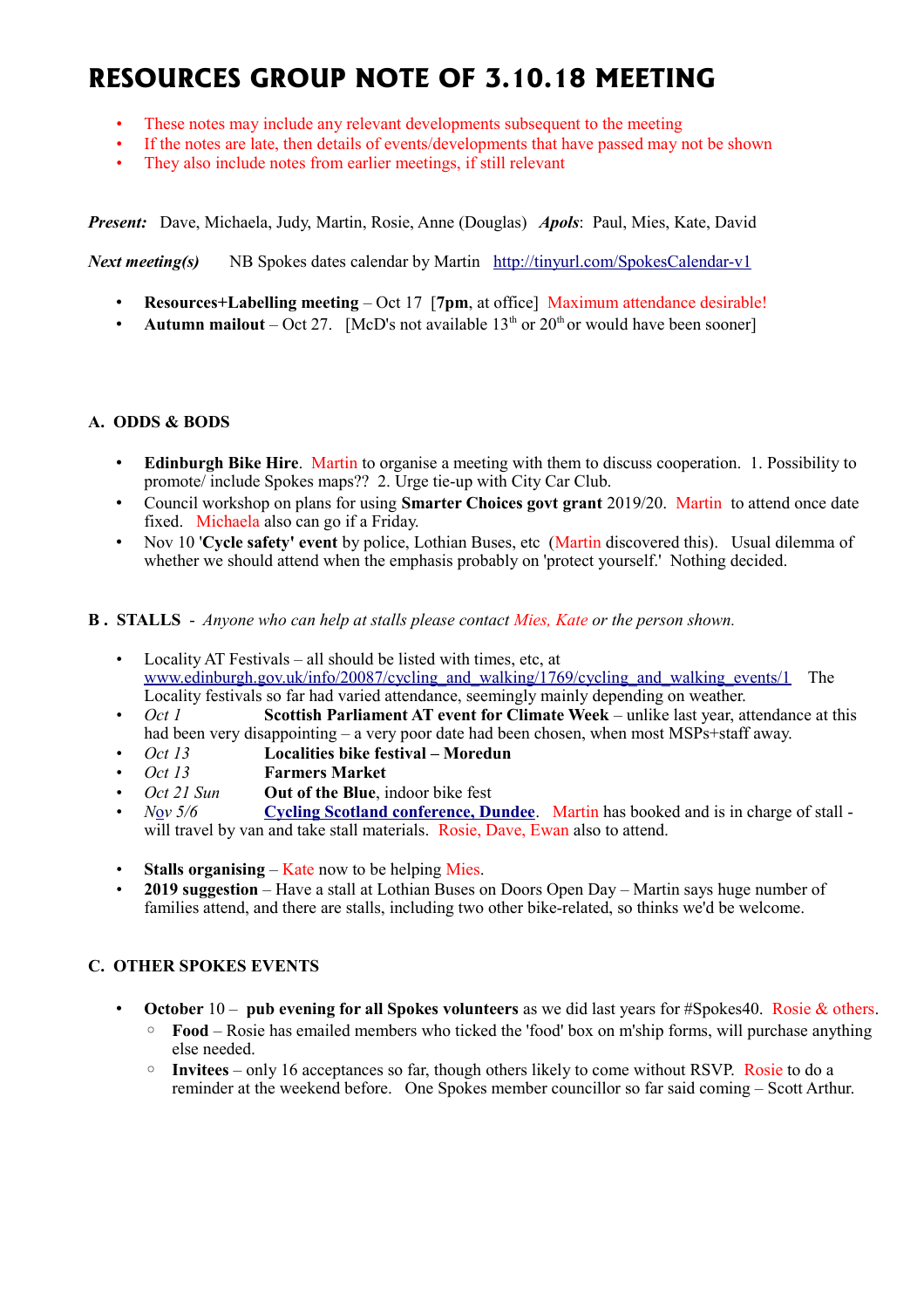# **D. SPOKES PUBLIC MEETINGS** [twitter hashtag #SpokesMtg]

- *"Cycling for All Diversity Rules!!"* i.e. cycling for all ages, abilities and backgrounds. Diversity of age, gender, ethnicity. Martin organising. Thurs November 15
	- QA Chair Alison Johnstone MSP agreed
	- Looks like panel of say 8 people, each to speak for *strictly* 5 mins max...
		- [ELREC,](http://www.elrec.org.uk/) Edinburgh & Lothians Regional Equality Council
		- ABC (all abilities)  $&$  VIEVelo (partially sighted) combined
		- Cllr Mark Brown returning to cycling via e-bike
		- Bike for Refugees
		- Ageing Well Ed Leisure body, runs cycling classes
		- **•** School  $6<sup>th</sup>$  year? Mark Symonds not found anyone, Dave contacted Cycling Scot schools officer  $\&$ Sustrans I-bike.
		- Woodland Wheels
		- WL Bike Library
	- Poster Dave doing this, to go on website & email to press, organisations, etc asap to get in diaries. Is later than usual because of difficulty finalising so many speaker details.
	- $\degree$  Bulletin centre page Dave too complex to do supplement on this topic at this late stage, but obviously will be bulletin article and poster in mailout.
	- Publicity will include path accessibility problems (e.g. chicanes) to attract campaigner interest.
	- Streaming, IT, slides Martin to check with usual helpers
	- Refreshments organiser Judy
	- Stall organiser Rosie ( $& Mies/Kate$ ?)
	- Membership stall Dave to ask Paul or Kenny McDonald

#### • **Future ideas**

- **Cycling as city transport** (title?) speaker from Bike Share to say how it is going and get feedback; speaker from Council on their cargo-bike investigations/plans.
- **Cycling & Health** (NB we had this topic in June 2016). New developments 1. Adrian Davis, new professor of transport & health at Napier (first in the world?) 2. Faculty of Public Health launches Scottish initiative on transport, with Transform Scotland.
- **Daisy** contacted us to say she is keen to speak again in the Spring, about Transformation plans if possible. If so, this might fit under either of the above headings.
- **Wider political/ climate/ international topic** (NB we had climate, transport & cycling in Nov 2015) Prof Elizabeth Bomberg, internationally known, has joined spokes and could be asked on such topics.

## **E. OFFICE MATTERS**

- *Office manager/organiser* Long-standing member Anne Douglas (who was one of the 2 surveyor coordinators for the new WL map) is to take over from Judy, in process October-December.
- **Factsheets** running very low on tenements and one of the family cycling f'sheets.
	- **Tenements**  this is first priority as in most demand at stalls. David Gardiner doing the artwork, Kate to check through existing factsheet looking for anything no longer valid, e.g. links, and collate the material for  $\overrightarrow{DG}$ . Dave did suggested outline, referencing existing materials & suggestions from Goff/Judy/Martin.
	- **Family cycling** less urgent, so postpone till after tenements. May combine the 2 family factsheets.
	- **Why get an ebike?** Cllr Arthur suggested, based on competition entry case studies Dave doing this - will also form centre supplement of Bulletin 132. Draft was circulated to Resources for comment.
- **Spokes cargo bike?** General feeling that this is premature. Storage would be an issue, but Michaela could offer their garage, in Southside. Also, we could quite likely get 50% grant. However, we can hire EdFoC Urban Arrow e-cargobike any time & could use this as a trial at one or two stalls – would also be a good talking point there.

## **F. FINANCE ISSUES**

• **Cargo-Bike project** Agreed to donate £500 each towards Hearty Squirrel and food-sharing coop towards cargobikes – both are now purchased, and HS has now sent us photo showing our logo. Document outlining the conditions for our grants is on website.... [www.spokes.org.uk/documents/papers](http://www.spokes.org.uk/documents/papers-documents/cargo-bikes)[documents/cargo-bikes.](http://www.spokes.org.uk/documents/papers-documents/cargo-bikes)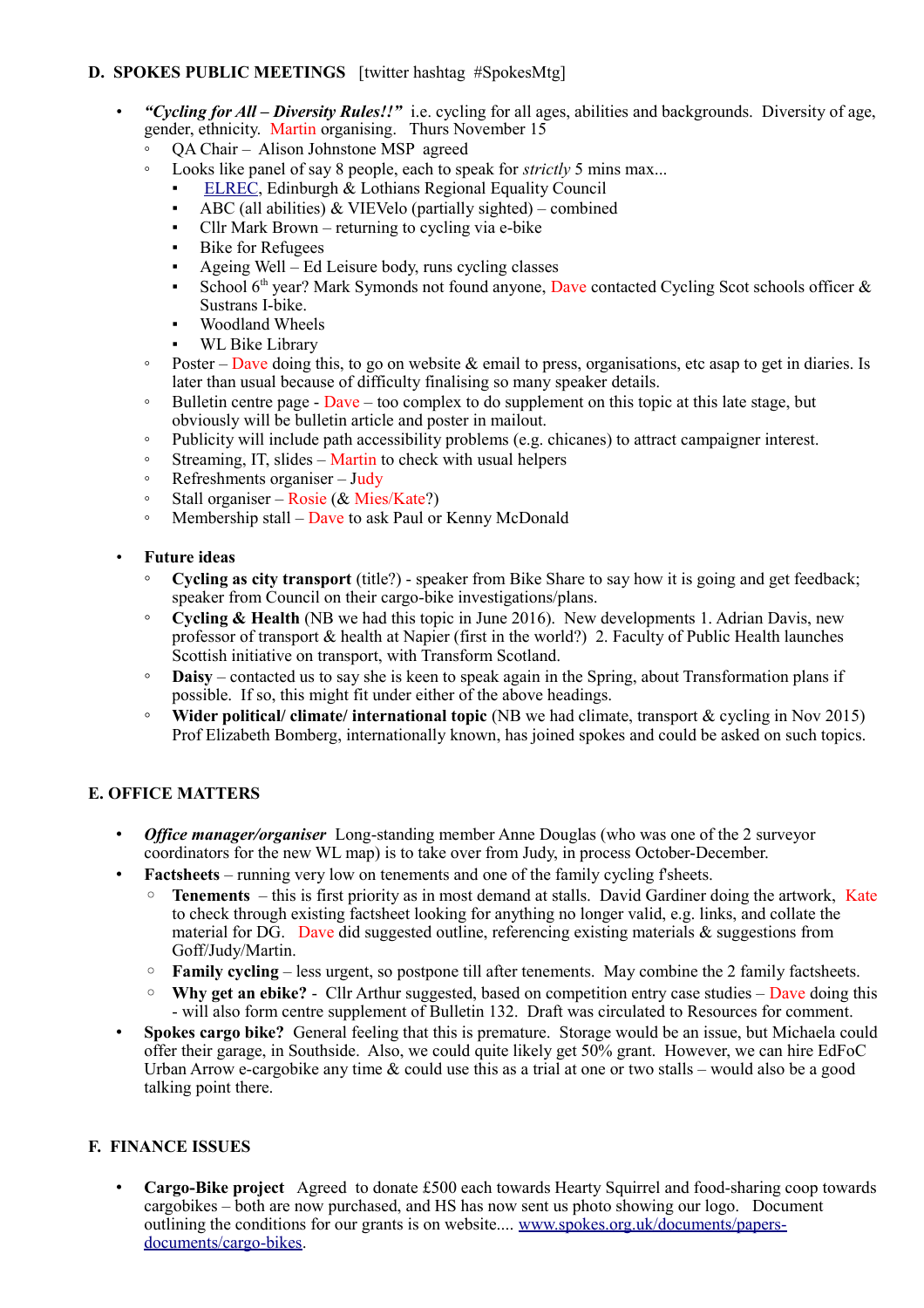#### **G. SPOKES MAPS** [apols – various Dave actions here postponed due to campaigning priorities]

- **Edinburgh** (2016) Future big problems about what base map to use. Joe said Ed Uni social history map (MESH) may be an option – Joe contacted David Langworth of maps group. Also, former spokes member Nick McWilliam, OpenStreets specialist, keen to discuss if that can be used as base.
- **Midlothian** (2015) Now our oldest map, and only map on traditional paper.
- **Glasgow 3rd edition** (2016) developed by Spokes & Go-Bike, 12500 copies paid for by council, free (on ordinary paper) from Glasgow Council, but now exhausted. Mies spoke to Glasgow Transport convenor, Cllr Anna Richardson, who would like new edition. Informal discussion held at public meeting – David Gardiner potentially interested in coordinating. Ian says the map side is held by XYZ who could easily update it, and David would do front side. Ian to draw up draft letter to Cllr Richardson suggesting meeting with her, David and anyone else relevant (+ someone from GoBike – Ian suggests Andy Preece)
- **Shops sales initiative** Paul had suggested we write to all bike shops with free sample map and order form. Maps group agreed. Peter is to contact bike shops in WL, with help from Eric Ingram. David points out that Pedal Power, West Calder is a big shop with wide-area custom.
- **Surplus old maps** Surplus in **map store** now largely sent to schools and/or pulped, and Peter contacting Mark Symonds re schools use of remaining old flat/ laminated copies. Surplus in **office** – Dave to contact schools via council contacts (each council) and/or tweeting.
- **Maps history**. Now have archive copies at least one of all Edinburgh and Lothians maps. Martin scanned all covers. Ian and Tim producing documents on map history, Dave to add pictures then go to website.

## **H. TRAFFIC COUNTS**

- Next count November 13, organised by Barbara as usual.
- Possible one-off Princes St/ George St count, to help in our comments on CCWEL and Transformation. Barbara happy to help organising volunteers and working on the details if/when Planning Gp goes ahead.

#### **J. COMPETITIONS**

- **2017 'Low Cost Improvement'** Cllr Chas Booth motion instructs Edinburgh Council Locality officers to consider list – report expected at next Transport Cttee.
- **2018 'My Cycling Transformation'**  *What made the biggest positive difference to your cycling life in the last few years?*
	- Dave has done website article & tweet.
	- Judy has completed prize distribution though a few runner-up replies still awaited. Two prizes not selected, but currently offering to any interested runners-up.
- **2019 ideas** [previous comps at [spokes.org.uk/documents/odds-and-ends-may-be-exciting/competitions\]](http://www.spokes.org.uk/documents/odds-and-ends-may-be-exciting/competitions/)
	- **How I encouraged someone (or was encouraged) to cycle and the result** (Snappier title needed!)
	- **A4 poster** to encourage people to cycle could invite schools to submit entries (with numbers limit!)

#### **K. SHOPS / SUPERMARKETS PROJECT**

- **Project documents** all at spokes.org.uk: documents : spokes projects : supermarkets or click here [www.spokes.org.uk/documents/papers-documents/supermarkets-project.](http://www.spokes.org.uk/documents/papers-documents/supermarkets-project) Email address [shopsproject@spokes.org.uk](mailto:shopsproject@spokes.org.uk) goes to Michaela and Dave.
- **Leaflet feedback.** Our leaflet aiming to persuade shop managers *why* and *how* to provide good bike parking and access went to all members in Feb mailout, but little feedback so far – just on Lidl Craigmillar and Prestonpans. Reply from Lidl Scotland HQ, but rather skimpy. Reminder in Spokesworker, sent to all members, but hasn't brought further feedback. Can also consider promoting via twitter & facebook.
- Letter from new member Albert Cabellero with photos of wheel twisters at 2 supermarkets Michaela has written to him re consider joint visit to managers. Planning Group also interested in this topic and concerned over examples at Piershill and ??? Possible joint visit to managers – Martin to liaise with Planning Group and Michaela.